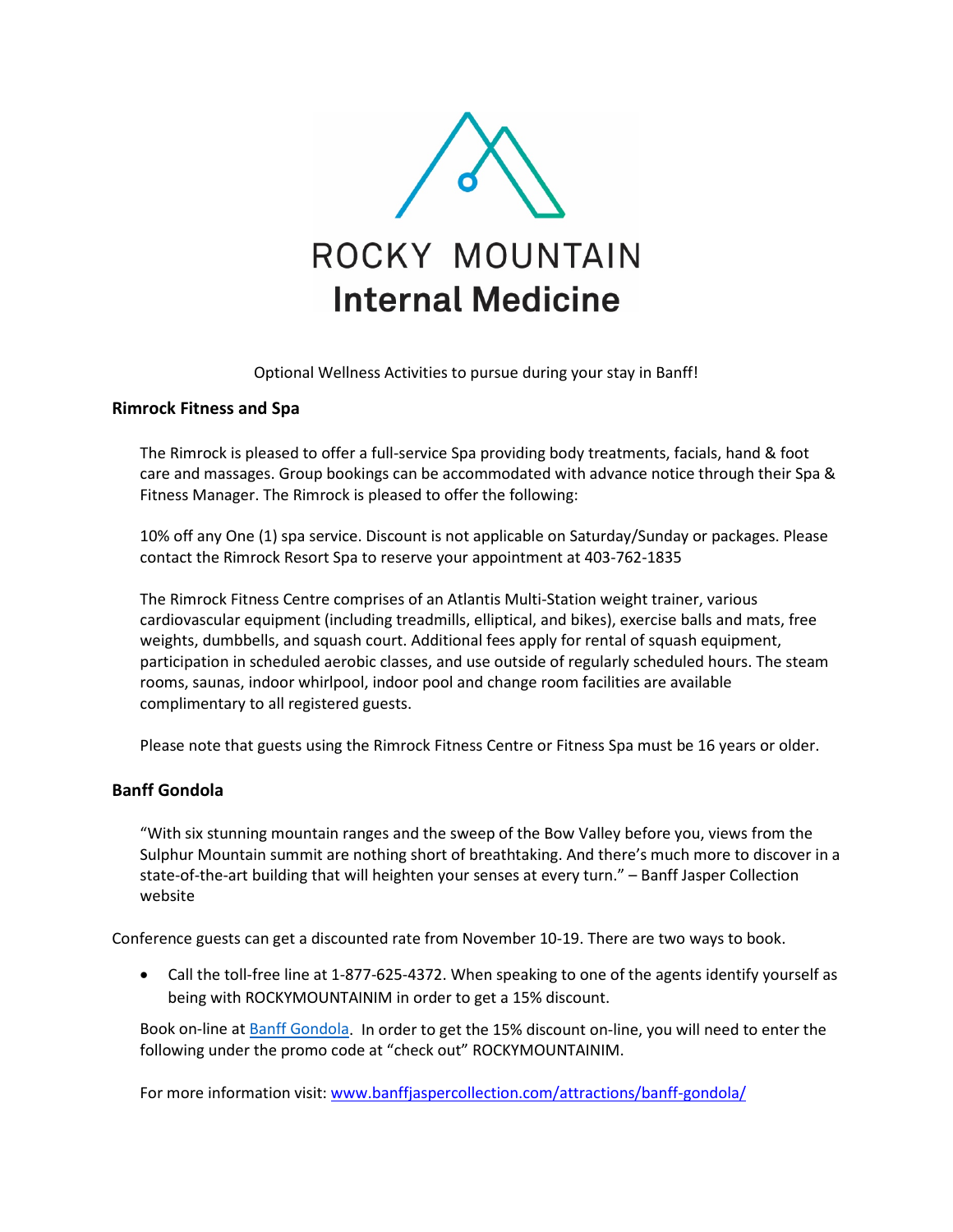### **Banff Upper Hot Springs**

"Soak in the steamy hot mineral water where travellers have come to 'take the waters' for over a hundred years. Banff National Park's only hot springs pool welcomes you year-round for an authentic heritage experience that is a favourite amongst visitors." - Hotsprings.ca

Hours of operation: Thursday 10:00 am  $-$  10:00 pm | Friday and Saturday 10:00 am  $-$  11:00 pm Pool Fee: Adult (18-64) \$8.30 | Senior (65+) \$7.30, includes locker token

For more information visit[: www.hotsprings.ca/banff-upper-hot-springs](https://www.hotsprings.ca/banff-upper-hot-springs)

### **Cave and Basin National Historic Site**

"Experience the birthplace of Canada's national parks and learn about the natural and cultural history of the mountains. Discover the hot water that seeps from the rocks, smell the minerals and explore the trails. Enjoy it on your own or take one of the many guided tours." - Parks Canada Website

Hours of operation: Wednesday to Sunday: 11:00 am – 5:00 pm Admission: Adult \$3.90 | Senior \$3.40 | Youth: free

For more information visit[: https://www.pc.gc.ca/en/lhn-nhs/ab/caveandbasin](https://www.pc.gc.ca/en/lhn-nhs/ab/caveandbasin)

### **Thermal Waters Pass**

If you are interested in visiting both the Banff Upper Hot Springs and the Cave and Basin, you can purchase a Thermal Waters Pass that allows you access to both these facilities at a combined discounted price.

Adult \$11.35 | Senior \$9.95 | Family \$30.05

Details:<https://www.hotsprings.ca/thermal-waters-pass>

### **Whyte Museum of the Canadian Rockies**

"Visit the Whyte Museum of the Canadian Rockies and explore the culture shaped by this mountain landscape. The museum acquires, preserves, interprets and makes accessible the history and culture of the Rocky Mountains of Canada by inspiring and cultivating the exchange of knowledge and ideas through their collections and exhibitions." – Whyte Museum of Canada website

Hours of operation: Open daily from 10:00 am to 5:00 pm Admission: \$10 (free for children under 12), \$9 for seniors

For more information visit[: www.whyte.org](http://www.whyte.org/)